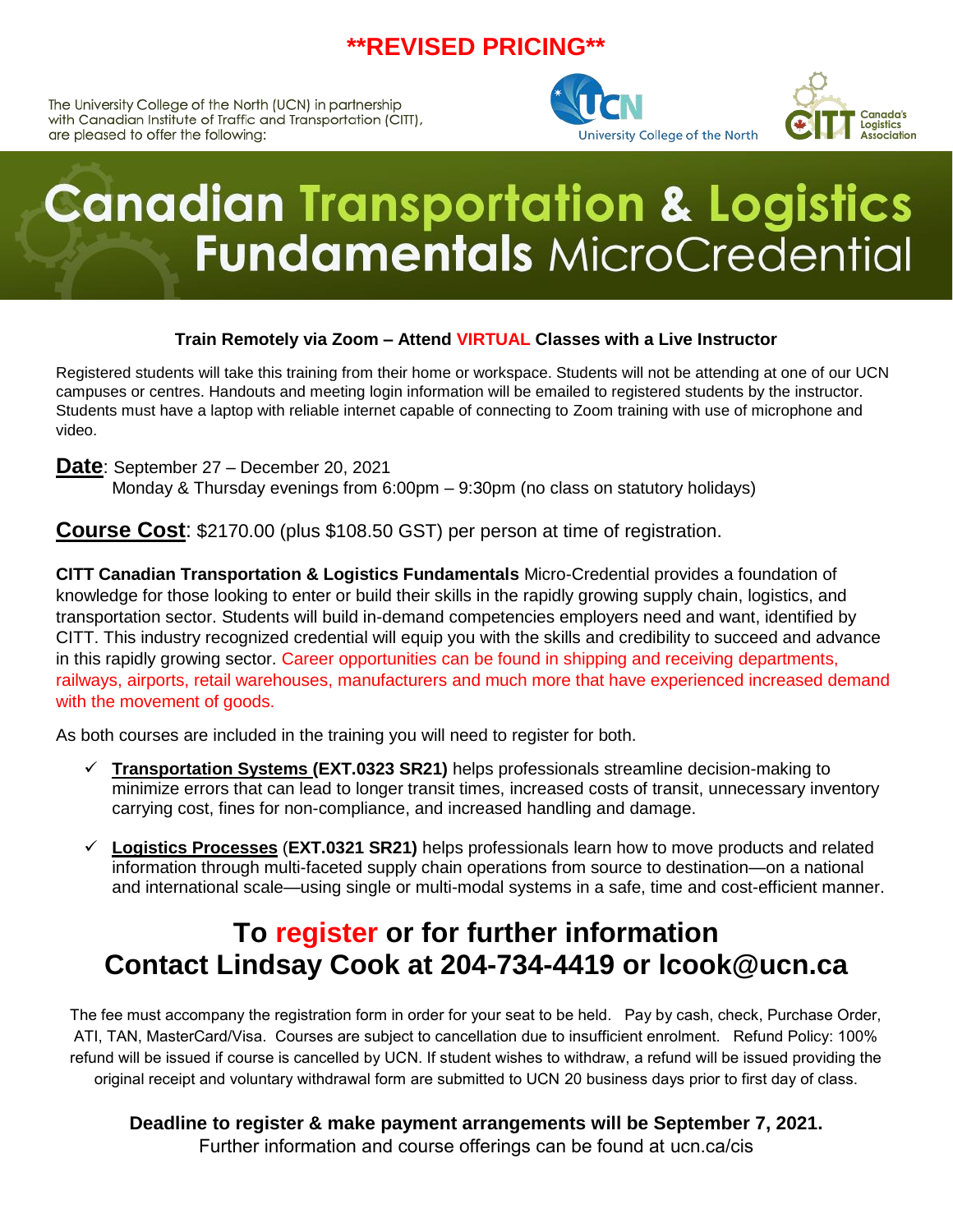

**TRANSPORTATION SYSTEMS** provides a complete operational understanding of all available transportation modes, intermodalism, and the vital supporting services, agencies, and implementation factors involved in freight management. Learners gain the ability to quickly adapt to changing conditions, managing the transportation of raw materials and goods to or from international destinations as well as across Canada's complex geography—choosing the safest and most cost-effective and time-appropriate mode or combinations of modes.

Providing the deepest coverage of this specialized field of any course available to industry, Transportation Systems provides the best foundation of knowledge for anyone who buys, sells or manages the flow of goods and product—or is impacted by transportation logistics.

### **Module topics include:**

- Canadian Transportation Systems
- Marine Transportation
- Rail Transportation
- Road Transportation
- Air Transportation
- Pipeline Transportation
- Small Package Transportation
- Intermediary Transportation Agencies
- **Intermodalism**
- Dangerous Goods Transportation

#### **Course grads will be able to:**

- Understand and **capitalize on the comparative efficiencies** of various modes of transportation (rail, road, air, water and pipeline) and the procedures and documentation required for each.
- **Streamline the process** of getting product to market, optimizing the secondary transportation services that compliment intra-modal and inter-modal supply chain operations.
- **Optimize the use of specialized intermediaries** (freight forwarders, transportation brokers, customs brokers), knowing when to use them, how to evaluate their cost and quality and learn ways to minimize the time spent coordinating their services.
- Apply operational insight to **negotiate more effectively** and confidently with all stakeholder groups.
- **Reduce or avoid personal and corporate exposure** to fines, seizure of goods, environmental damage and criminal charges by recognizing relevant safety standards and transportation legislation, including the *Transportation of Dangerous Goods Act*.

**LOGISTICS PROCESSES** connect multi-modal transportation to the wider supply chain function and its many, interlocking components. This course sharpens learners' ability to optimize the variables that create efficiencies within day-to-day operations while managing operational liabilities and obligations. Whether applied to simple modal choices or complex (multi-carrier/multi-modal) projects, learners will be able to maneuver materials, finished goods and information efficiently through all points and processes before, between and after transportation links. Building on the detailed study of each transportation mode in the *Transportation Systems* course, *Logistics Processes* continues the learning for any professional who wants or needs a more in-depth understanding of the industry.

### **Module topics include:**

- Transportation Management
- **Warehousing**
- Materials Handling & Unitization
- Procurement
- Contracts
- Risk Management
- Marine Insurance
- Customs & Compliance
- International Trade
- Logistics & Supply Chain

## **Course grads will be able to:**

- Understand and select the best warehousing, materials handling, and unitization strategies to minimize the cost, time and space needed to **handle and store goods** between transportation links.
- **Procure logistics suppliers** using sound selection criteria and develop performance metrics for cost-effectiveness and service quality.
- **Negotiate stronger contracts and prepare complete Bills of Lading** that avoid common errors and omissions and formalize service expectations, legal responsibilities as well as rates.
- Minimize the company's exposure to damage, loss or liability through the use of proactive **risk management strategies**, adequate insurance and more successful claims.
- Facilitate **smoother international trade** for their companies by having a good working knowledge of: documentation required for international transportation, Canada Customs import/export processes, current Incoterms and the role of customs brokers.